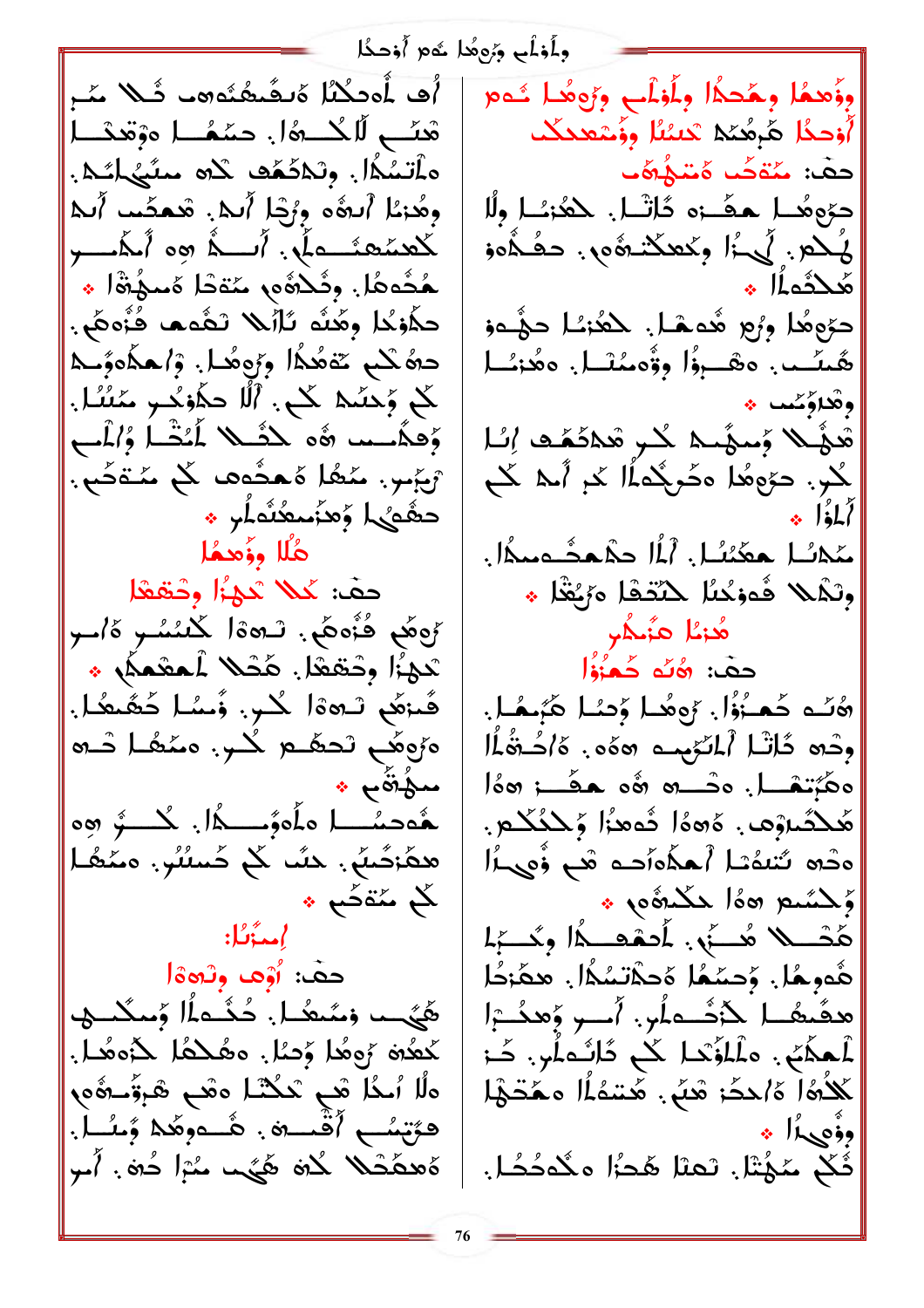وأُوْلَى وَرُوهُا هُومٍ أُوْحِدُا هدٌُرُنا و تَكْلَا: وُافْ هُدْهَــا. وُحرِّدِهِهُــا ٱرْوَهُــْ هَذَا فَزْوَقْهِ أَمِرٍ هَعْفُلٍ. هَقَلْلا كَفَتُه حفَّ: ١ُأَ المُؤْهَبِ  $\sum_{i=1}^\infty \frac{1}{i} \sum_{i=1}^\infty \frac{1}{i} \sum_{i=1}^\infty \frac{1}{i} \sum_{i=1}^\infty \frac{1}{i} \sum_{i=1}^\infty \frac{1}{i} \sum_{i=1}^\infty \frac{1}{i} \sum_{i=1}^\infty \frac{1}{i} \sum_{i=1}^\infty \frac{1}{i} \sum_{i=1}^\infty \frac{1}{i} \sum_{i=1}^\infty \frac{1}{i} \sum_{i=1}^\infty \frac{1}{i} \sum_{i=1}^\infty \frac{1}{i} \sum_{i=1}^\infty \frac{1}{$ هُـد كُــر هُدـُ;ا رُبُعُــا. هڤُــمِّع ەئسەۋّى أَقْسەمى. ﴿ فَى سَبَّ هَبِ ݣْݣُوزْدُه وۡلَدُّىلًا. ەھُـا وۡمَـٰفَ كُـْر ؤُهُــواًا. مَـْـوُا كَـــْ هَدَمَــُـواًا. ــقعدمًا \* ؤُد ، هُ مَمْكُنْ وُرِيْكُمْ! هُـا وُاسِلا ـــة عصار ب حْكِمًا وتُحِمُّلُ هَٰا وِفُوهُنُـلٌ. حِهْنُـلُ كَاتْلَا وَمحكِكُم لَحْدَهُ . هُــْهُو هُـُمَـمْـلْ أحبًا ومُوهُدًا لَا تَكْسَرْا حْيَ هَٰلَكَ لِي وضَحْدَاْه سُت هوَٰا حَفَكُمْتَ شَم هُ حِسُل \* أَمِعْزُاتِينَ مَشَمِينَ جَزَيْبِي هَءٍ وَصَلَا لًا ۚ أَرُومِ هُـ مُعَاشُّـه حَدًا . لَا ۚ أَنُّـه م للقعفل ووِّقَم هُلْكُل 60 وهُوْلَاه ِيْءِ جَيْ. وَولًا أَسِط شَرَو . حَزْفُو حَلْقَالَ حكَّماً اللَّحْصُـو. سؤوم فَيْ-زَا مْبِ بهك برەۋەت بەۋسىغتىن بەلگى بې ئَعْمَا. وِهَْجَنَّا جَنَّصَلُو اُهْدَا. هُەدىئا ھ هُـوزُا وُهُـا وصْـِـدْ بِـوهُـا. كَرِهُـما هُبُم هُبُم هُبُمُمْ. ۞ وَهِۃُقَا تَّه مَكَّدَا وَاسْتَمَامَ وَاسْتَمَارَ مَنْ اللَّهُ هكَبِمُبِ لَدْهِ هِنْدَمٍ أَنَّمٍ مِعَكَمَا *ۿڵ*ڹ؞٥ؙ*ڬ*ڵٲ؋ٞڵڵ؆ۿڡڵڔۦۿؘڡڂڮۢڷڔ؞ همَّسُا وْٱلْمَا هِ هَكُر كَاوْكَا هَرْجَةُنَاسَه. هُلَّا وتَحْكَمَا: هَاهُم حَبَّدَهُ احْبَرِّ مِؤْمًا عَلَيْهِ مَعْلَمَ حقَّ: حَثَكَثَمَ مِ ٱلْحَقَيْدِ حمّمُـا ەوْقىدْا ەكْتُـەلُل. ەْجَەھُـا كُلُّهَ. ةُامِدْ دُهْ مَمْسُلًا وِلْمَصْدِ شَلا بِقَيْتِهِ لَا كُلْهَا. وَقَوْ تَكَوَّضُو حَكْمَ ثَهِ وَلا هَاتُكُمُ . فُتْ قَف هُدْءُ! كُمْتَمِيدُهِ كُنْكَفَا. حكُنُماً أُهُمِه مَبُرًّا مَبْرًا هُدَهُم لِمُقَاظِ أَتْسَى. وهُـا هُدهَا. دكْعُـا لُا ٱلْمُكْـد. ەْدَوْهُـا أَلْمَتَعَب هُءنا فَيَحْدًا وِلًا مَحْكَمَةًا \* أَكَـــلا كَعُـــل هنُنُــل كَيْــــه هُـرِحــزُل. أُسِرٍ وَحْقَلَهُـ: لَيُـتَمَّعِ لَيُـتَمَّعِ شَعِ هُحرُهِ هُـا مَحْرِيكُـهِ أَا. خَهْــلا وُّصِــاْا كَرْقْلًا. وَهُوَمُا فِيُحْدُا وِلًا قَعِدْكُدْ;ُا مْعِ ىُتّْمَاءَ. مُنَّى حُكْتُبِ مْنُسٍ. أَلْمَحْعِ هُم ذُهْـه الْمَالِمُ حَكَّيْمِــأَه الْمَ وَقْتَهْمَــا أُوْكُلُ وْاٰلْمُلْكُكُ. خُرِهُــوا قَاةَــلًا. هكْتُما مبرًا لمُعشَــهمدًا. وِهُــالًا وكُتُلُ لَّا أُحِثَّە۞ \* ەنُھجًا ەلًا شَكَكْنًا شَى وَّىنًا \* ؤُد رُومُه الْمُهُمَّا رِجُّهِ اُلْ هُمْنَكُو همُسُل وَٱلْمَا وَٱهُد وَٱسْكُمْ كُعْعَيْتُمْا. هْدِيُّهِ مُدَّكِّلٍ. أُسِرٍ وْاهْدَه بِدَّعْبَا أَهُا دَاتَٰبِ هَدرُود هُوسَنِّبِ وَزُمْعِدكَبِ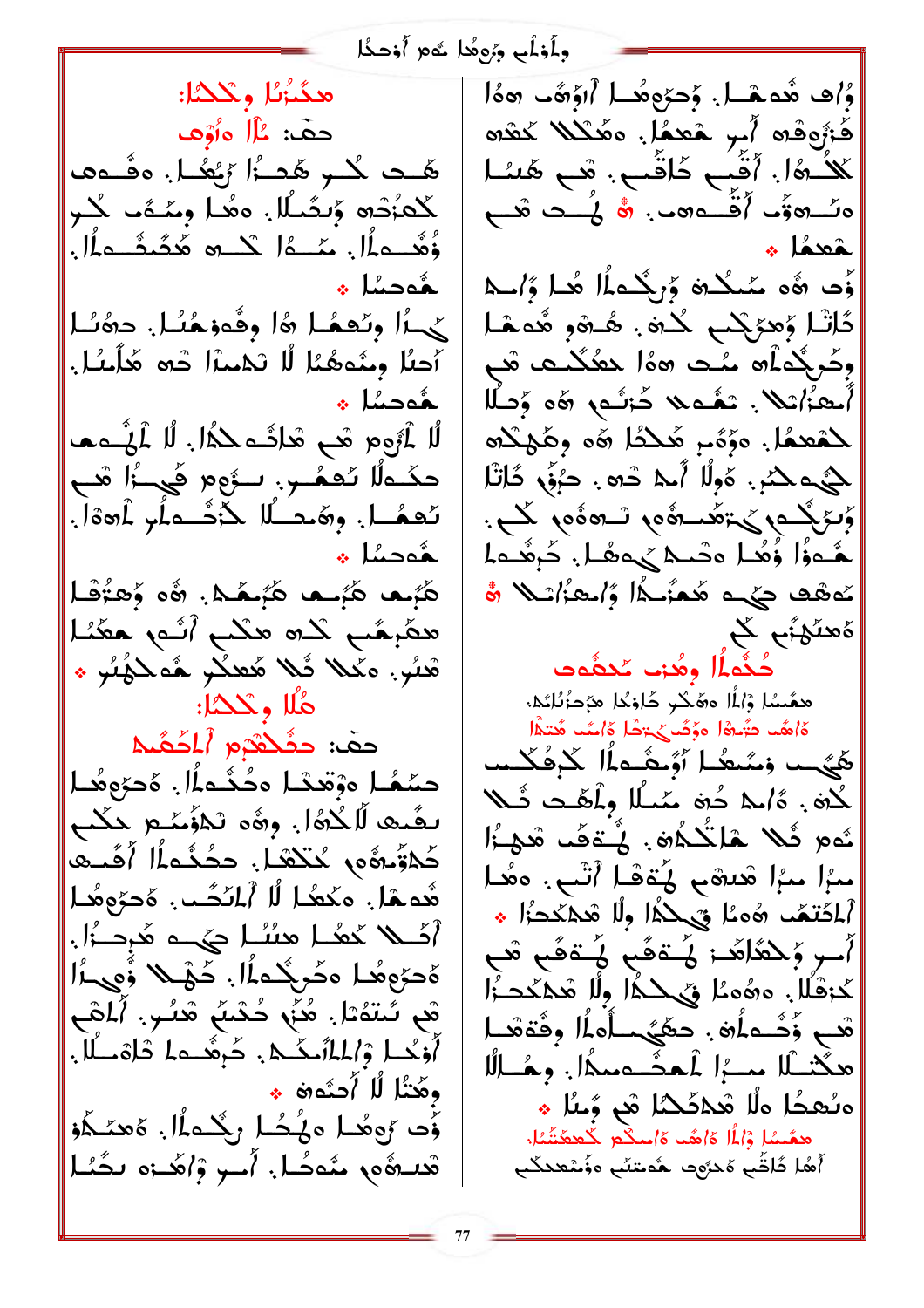وأُفِلُّعِ وَرُوهُا هُومِ أَفْحِكُل

ئُكْلُو بِشَكْمْ حَكْمَلًا كُمْ أَثْنَا هُو. أَلمَؤْمِعْدَكُمْ \* دَفْعِ هُو حَنْبًا بِفَيْلاً هَوْا حَيَّابُوْهِ وِهُه مُنصُلًا. مُحد أَهِهُوتَهَا هُم 65 وَ9) وَأَوَّىكُمَا ﴾ هْنِئْلُا وْمِ هُنُا وِيْتِعْزَا هُوَيْتُ هُجُلْ. هُ لِكَسْبِ لَهُ شَسْبَةً لِمُوتَ هُنْشُنَا لَلَّا هْجَمْتَ أَبْدِ. أَلْمُؤْمِنْعَجْكَتْ \*  $\frac{1}{2}$ الدە ئاللاھى: حقَّدَ 60 ويُحددوُنُا كْلَاهُا وُحرِّوهُا وَحُرِيْكُمْلَا. وَحَرَّمَدْلَ وَلْمُحْمَلًا كَسُمُمْا حَتَّمِعْط هَءْتِكُمْ. ݣْݣُلُو هُرْمْدْ وْشْعْدْكْمْ \* همُسُلٌّ لِلأَهَا. وَحَسِّر وَوَهْدِهِ عَشَوْ ِّكُمْ هُمْ يُحْثَم*اْ*اً. وِّسمُنْكُم<sup>ا</sup> ەَوھُھُلاً. لْمُلُو هُبْعَدْ وُسْعَدْكُمْ \* حوَه مُصل أهمُــا وحُرجُــْـماْل وصَّــدُا. مُكَـــد نُـــوزُا كَلِلْمَنُــا . ملَّا مْحكّــد 100 كَلِمِكْتَهَا. كَـــــهُكُمْ هُبُعْـــــــمْ ۆشكىكىم ھ كلِما وَبِ وَحِرَهِ هُما كَنُو. وكُلّ ىكْفِرْقْطْ فْوَمْئْلْتُىكْ. دْتُوڭْنْدەد ْكَلَّەْتْا كَەُلُّر هُرْمَد**ْ زُ**ىتى*مىكى \** حكمًا شمكَتب حفَ: لَالْحُدُا وِحَالْمَوْلَا وِنُوزًا حَدًٰ} كَعُسَٰٓا 50مَــِمْ كُـبٍ. وَسَوَّتْةَا هُوكَمُّتُمَّا حِيهُ كَحْفُظْ حُيمًا. وهَٰا قْلِاوُهُمْ إِنَّا لِلَّهُمِ شَهْلِمَاْلِ وَبِهَمْأَل ىگىي ئىم(كەلمە ئىم ئىگىللى ۋوسىلىللا

ة هكْسُا وقع هزُمو. حرَّهِ هُما ورُهِ هِهُمْ وُتُبِلِيْكُمْ هُمْ يُهِجُلْ هِكُمْ هِهْمَا. رِبُكُماْ! وَرَبُكُتْ شَرَّهْمَا لْلِلْمَوْمًا مِنْهُفٍ. هُـمثَـمْـنَا أَحـْزَا هْ/هَٰـزَ. وْلِي مُنْحَكَّـا لَٰا لَهِ أَمَّا . هؤملا لَكْتَ أَمْرِ تَسْعُل وأأدر. ةامو رُمولًا وِمُهْت هُـُلَا. أَحَـٰٓزًا كُمْ مُدْدَاً. وْالْمُعْتَكْلُمْ \* كُنُّه لَمَّا وهُزم كَنفُّه ف همَّسُا وْاٰلُمَّا هَمْكُر كَاوْكَا هَزَجْزُنُاسُه. هَاهُم حَبُّدةَ أَ مَوَّضَى جَاضًا هَامِّمَا هُتَمَّاهَ أَه رُبُعُـا هـزُم لِكَعْهِدَّىُـا هِ وَحَكـْد كَسِعُها كَنْ هُو سُلْأَا أَسْكُ أَبْلا تَوْبَوه مَعْكَدٍ دَعْمَهِ مِنْ كُمْ أَوْكُمُ ٱٓالُّٰلُ حُكۡوۡ ٱۡحُتَّمَٰوۡ بِ ۚ ۞ ثُمَّهٖ ۖ لَىٰحَتَـٰمِ أَوْكُلُّ مَنُعَمَّمٍ كَعَجَّزُوْهِ \* بِّكُمْ شَعْفُنُا لَّا أَاهُدَ كُلُّهُ وَهُدْنَا أَلَّى. هِقَىعًا هُـَ مَوْلَكُمُ هَوْلًا يُجِبُّا هُ لَكَفِ وَاهُ فِي اللَّهِ وَهُ هُــوهُحِمَّا وْاهُــز هَــْـدًا لَّا هِنَّـصُـا كُمْرٍ. تُبْلَّهُ قَاهَ يُهْمِمْ نَكْلُمْمْ قَطْسٍ قَامٍ  $\bullet$  on  $\mathcal{L}$ همْسُل وْالْمَلْ هَاهُبْ هَامْكُمْ كَلْعَظَتْتُمَا. أَهُا دَّاتَٰبَ ہٗدوٗہ حُدَیتَٰبِ ہوَٰنُمُعدكُب وزَهِزًا تَنسُلُ وَوَسْعَدِكُمْ حفَ: كَرِلًا تَالِيكُم مِّتَوَجِّب حكَمُــا لَّانـــــاءًا وَــُــزَا وَحــزًا همَّـــرِ ىُعْدَهُا. وِلَاوْحكَى عَدْهُى لَمْدَا وْحِسُا وَهِبْطْ لَحْقٍ. أَلْمُؤْسِعِدِكْبٍ \* لِهِ صَدْرَا دئىُّا بِشْدْ وِتْرْدَا دَءُاُوْ) هُنَّى. ەَسْكُف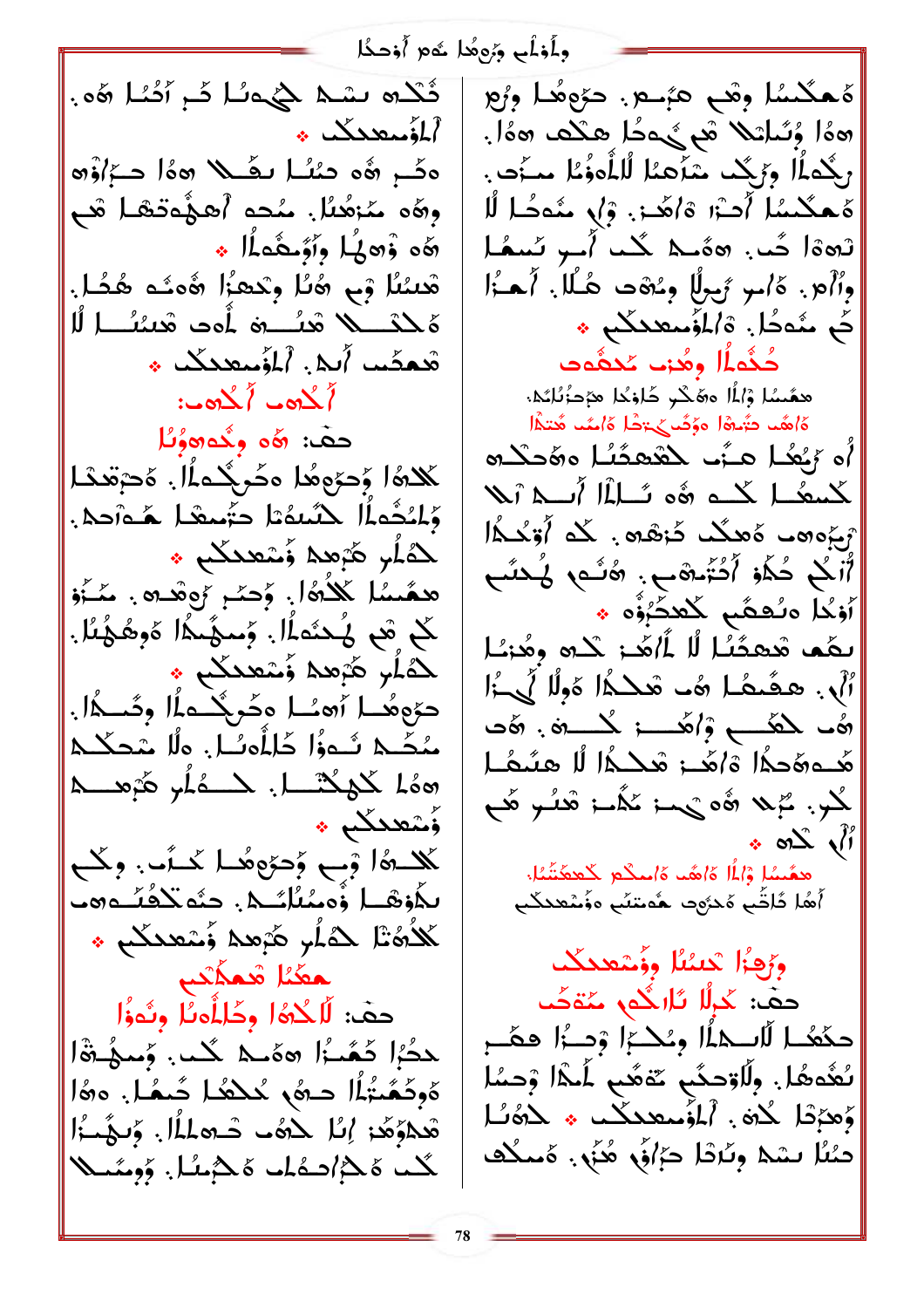وأُفِلَٰعٍ وَرُوهُٰا ـُهُمْ أَفْصَدُا

لَمَا أَمَنَّكَ تَذَكَّبِكُمْ هُ هُو . حرَّوهُا وُصْلَ هُبُمما. وتـ108 مُحبًّا لِمُرْدمُنْها. ەلْكْتَكْتْمْ كْتْمْ شْوَتْلْ. وِهُنَّى أَهْدَ كُهكُناُهِ. وِهُمْ لَكُ مَكْلًا أَمِل كَلَهِ ەُوِنُىْھ فُكَمْسْ إِنَّا كَلَّا ﴾ هُتْمٌ هُٰطًا حُثُمَاً }. هُففُس الْفِحُـو كْرِبْكُمْ) مَنْسُلَا ٱلْمُؤْكَّلَ كُلْي. هَوْ كُلُّ وهَيِّب أَقِي\لُــو. حَنْــه لَكْلُو مُنْــه إ وَكِنْدِهَا وَحَصَنَوْ لَكَنْ حَبَّ مِثْنَدِهَا) . ەتھكُىي ۆُمھْل ەُمىلُلْ ﴾ هُلًا وزَهِزُا: حقَّ: لَهُلْثُما وُوهُا هُا هَٰهٌم لَمُوْكَا. هُ هُنُوْل هُ۔ أُهوٰسُا وهُـــوكُلّا لحفَكثُــولُما . أَمنُــا وَرَكْــا وِنَاأَلا دُهَ. مُمْوُوباً! هُدْخُدْا ۚ لَاهِ . ة/سعةُه ومْحَفَّوْهْما هَكْمِىلا . هضُمُلا لِكُمِمُّا بُيْنٍ لَكُ مِنْ هُوَ هُدِيْنٍ ئھھە حۇچئآئە \* هُم وَمِ مُهجٍ مُسْدٍ هُجُوعُدا ووَتَعَدَّا ەڭكىل ولمُەلُّا. ەتكىسىگە ەَحصَّىدە كْحِنُوهما حُسْبُهِمْ هُنُّمْ أَمْهُ الْمَحْمَدِينَ مَعَهَ هلَنُا وِشَيْبِ وَحِدَّوهِ . دُهِنُّوهُ ولَمْ إِلَ شَمْلُوُّى. هُ٥٥مْ لَمْ هُدْلًا دَرُّەدُتُو \* إِسْتُلْا: حقّا: هُتَوَوْهِ مَا أَلَكُومِ<br>مُبْكِمَنِّسِ هُـــزَمَّ . وِّسْهِمَنِّسِ كُــــرِ دَّانُـه)ُا ـهْعدُـه هُـهُـا مىلُـُـو هُــَوْ ، هُه تَعُّــه مَ دَاقُـبٍ. هُ الــ، هُه ُ هُـــَٰٓ) وهٌ عكْفُلُه وأَحلُلاً هُنَّهَ حَتَّمَعَهُ و

ەۇبىلا وڭلاھ ەڭگىز بۆھتوم چ هُا هفَيهِ إِبْا كُـرٍ كَـلاً هُـْحَمُّنُـاً فَنُـا هَاتُحْــام خَسَنُنُــرٍ وُسْعِنُهُــا. وَّ)لِهِ هُوَ حُكْشُوْمِي أَضُلَا مُنْعُلِ كُبِ ئَىلا ۇسۇسىل كْبر. ة/لمۇسعىككىت دىئەدە ب<sup>ې</sup>ڭەۇس. ب<sup>ى</sup>گىز پ همَّسُل ومِنْدُ هُوَ حُلُوْلُهُ . حَمَّدُتُّا وُهِ أَهْمٍ حَوْمِهُ وَحِبًا. مَمَّا كَمْ هُٰڹٮ۞ڸؙٮڅُّڡڶۢڔ. ٥ڡ۫ۘٛڡ؋ؚػؙڸؙڔ۩ڷڲؙٮ۞ۛڡؖ لَّٰٓ وَدُمَّا لَّٰٓ شَمْ لَمُعَالَّا وَٰٓ وَٰٓ مِّمَاْ ا وكمأمزي لَّاكُدەُا ەھُـُزَا وِثَكُتْتُب. وِوَْهُــماُا وِكُدُرُا بِمُد هَا شَوْيَكَ وَسَعَدُهم ة/ادَّهُمَا كَمْ شَمُّا هُفَوْهَا كُمْ شَم هُدَهُبُرُهِ مِن وَيُمُن \* الْمِحْمِيما الْمُبَارَ حفَ: نشك هُلُلادُا هُم وُههُا لْهُـعْمَالَهِ . وَنَمْ لَمْمًا هُـمَّةٍ لَمْ هَـمَـمَّا الْمَـهَـمَّا ا لَرْهْدا هَزْهُدەمە وُهَّىدە ھُە هُنْسَا دئكمُسْمٌ. لَٱسْمَعْمَ وِعْنَهُمْ لَمْسَدِهِ حقُّـهِـهُا زُوَّا كُـهِ شَوّْـلاً كَـهِكُـهِ. هَمُلْمٌ كُلِّ هُؤُلًا وَّسْعَدُهُ وَلَّا |مُزفَا کَے أَنْبَـُا ﴾ كَـٰهُوَٰى اللَّهُ وَمَعَمَـــرٍ هُــْٓا كُــا }. تُـهَــم هُلَّا وِحُثُمَلُ لَّا ـأَحِـلًا هُـعٍ هُيُّــةوِّـبٍ. هْلِتُكُمْلُ وِهُـــوتَعُنُمْوُهِ. حَزَّقَكَــلا هـُذُلُو مَكْهُــدًا. 16هـجـُ:ا ومَنْـةحْـدة هُرْهِهِ أُهِ لَكُمْ شَعُلٍ أَصْلَٰهَ ﴾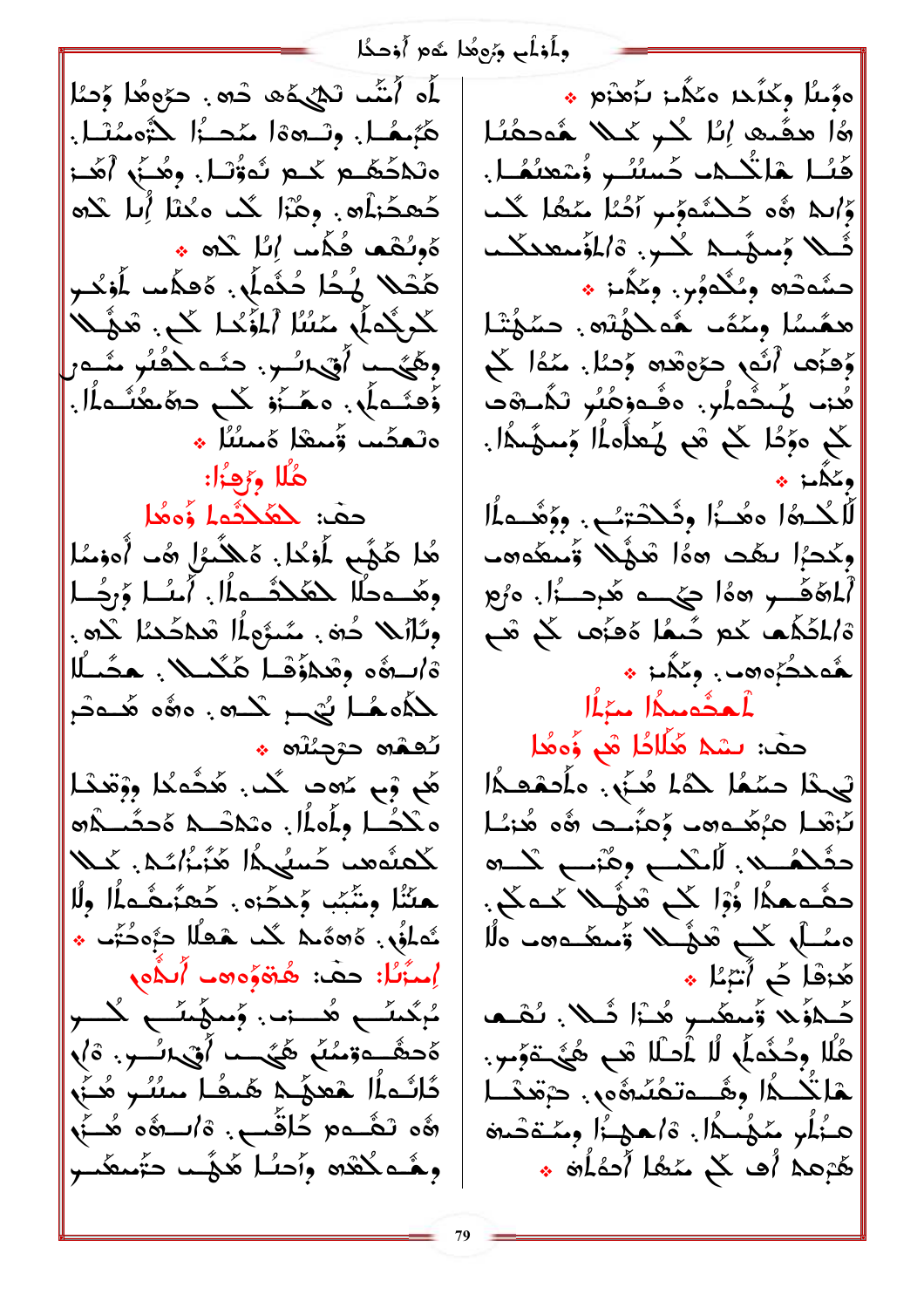وأُفِلَٰعٍ وَرُوهُٰا ـُهُمْ أَفْصَدُا

وكُتْمُ أَحْثُوسِكُا وكُعْدُه كْلِكْبِ لْمَحْمَدُكُمْ لَتُنْهَ مِنْفُرْ وَالْمَعْرَضَ وَالْمَعْرَضَ فَكِنَّهٖ \* فَيَقَامُ وَقُوْمٍ كَكُمْ<br>حُفْقُهُ وَقُوْمٍ كَكُمْ مَاْلِ حَمَّوُمَا مَثَّلٍ کَلِّ حَثَّامِ وَّمَنُو.<br>هَـعَثَّاما کَلِّ مُتَاضَّعِ حَقَّیُ اِ وَلَٰٓحَقَانُو فَعُمِنُنِ حَقَّوْمِعُنَا دُاتْنَا وَأَوْتَهْنَا. ەمْبْہِ حَقَٰٓكُنُّە اَ). ەۆەلَّى خَى شَەنُـا). مىكُ ۞كْبِ وَابُ. شَدِفَنَكَبِ لَمُبْ \* هُوصِيُا ۖ لِلْهُنَّـ وَلَمِن مِنْتَبَلَّـ لَم كْرُبُغْدا. هُەدسُل كەھ وكْترىب. هِمْزَا لِلْمُهُمَّوَهِ مِنْ مِنْ الْأَحْدَةِ. ەڭمەھ وھەولھا ، وقلتيه وتممكا حقَّ: فَهَمْسَ لَمْكَ لَمُؤْتَدِهِ دَوْهِ مَا أَاوَّهُ وَ هُوهُمَا . وَجُرْهُــوا هَعِمُا فَرْوَهُـ ۞ نَـوَٰٓ وَهُوَ صَرْنُـا لِكْتُبِكَ أَبِيعَةُ ٱسْلَابِ أَبْسَكَ هُم فُي فُوَّا وهُملُــد. لَما أَشَّــد لْلأَهْـــز تْـــره . ەتزىئىم مَنْعُل ھُەدُدُل ەَحتىر دُشْملُو. سَنَمَا لِلْكُنْزَاءِ وَاقْتِيْدَاسُدُهِ مِنْ مَنْ الْمَسْرَدِ لَّنْتُمُنَا وِرُهِدَ هُ/اهْوَّىءَ . هَكْمُنْدُهُاْ لأولى ألأ أحصدُوهم ومَعْهُما ەَدەقدا ەخھقا ەخزىڭگال. مىنىنا أَلمَؤْكَسَا لِمَـاثَاهِ). وَقُلُّسا ضَيِّسَالًا هْلِتُكُمْهُوب. هُمنّع تَكْفُتْ وِتَحْدًا کُم مُذَا یُے! \* دُخُه أُل وهُن، مُدهُّه، همٌسُا وْٱلْمَا هَهُكُو حُاوْدُا هَرْجَزُنُانَهَ. هَاهُم حَبَّدَهَا وَوِّصٌ حَبَّدَا وَاسَّدَ مَعْلَمَ

ثەۋا ھُەلگكى \* حَاِّدْنَا إِسْتُنَا هُـا وِهْدَكْسْتُبِ حَدُّ:ٓا وِثَكْلُم عَزْهُبٍ هَٰلًا وُّسِعْلَ. لَا هُـ;ٮ لْمَمِّىكَ هُمْ هَبُعُسٍ. لَأَمَّكُمْ وَاوَوَّىــْدَ كَعْفُسٍ هُبُسُمًا. أَكُلْ هُصَدًٰا هؤُهْنَا هُّومُا فُرُوهُــة لِكُـبِلُرٍ. هُـدَـُـبِ هُدُا ۞هُنْا \* كُنُه لُما وهُزب مُحقَّدت همُسُا وْالْمَا هَمْكُو حَاوْحًا هَرْحَزُنُامُه. كَاهُمَا حَبَّدَهُ الْمَتِيْنَ مَعْمَلَ مَامِنًا هَامَنَا مَعْنَدَا كَكْنَا هُــمْهَمْ كَسْعُا لِلْمُقْتَا ەَھھَكُمْ كُلُو، هَكُمْلا هُعْمِ لَلْمُنْا ۇھئىم ةھڭرُو كىھ. خُلصٌ سُلِھ كَمِلًا ۚ هُتُفَحَّنْا وُهِـأُووْهَا ۖ دَاهَ . مَأْهَد دِّ:ـُـا كَــْدِ كَــْلَا مُــزَّوةُ وَا وَلَا هُــأَلِي  $\bullet$  on ههُم، هُمْهُمُمْ أَصُلْ هُصَٰرًا هُوُهِمُا وهُومِهُل. دِمُبُل هِدَكِيْلِ إِوْزَالِ هِدَّسُمْلِ أَسْمَاءًا مِنْسَرًا فِي الْمَسْرِ الْمَسْرِ الْمَدَ بْحَقْبُ الْــْهْمُهِ. مَمْعُــا مُــْقَصَّع حَقَّتُها وِوَّسطُسِ مكْرِ لَمَعْتَةٍ \* وَلِمَلْأَهُمُنَّبٍ: حقَّ: وَحَكَّرَهُ كَحَبَلُهِ لْمَحْسَلِ لِكَرْبُغْسَا. حَسَّمَعُدُه وَّحُسَا ونُمسُعُـا وِنُزِلَٰبٍ مَنْـْـا هِيُّـةَكْـا وِلًا ھُوُنَہ ِ ، مِنْہُوَ ہِ مِنْہُ ، ہِ مُذَہ وسَّلائُهُ حَقَّنْتُهُ. حَيْوَهُمَا حَدَّسُمْهِ. اوۇبىئا ۆچەلەھ پ ضَرِهُدا أَعْلَى صِنْفَا . هَنْكُمْ مَنْقَا رَيُقْدَا . ەفْنِمَّى الْەَفْكَــْدَ وِهُــَنِّى هُــا وُٱلْمَالِ.